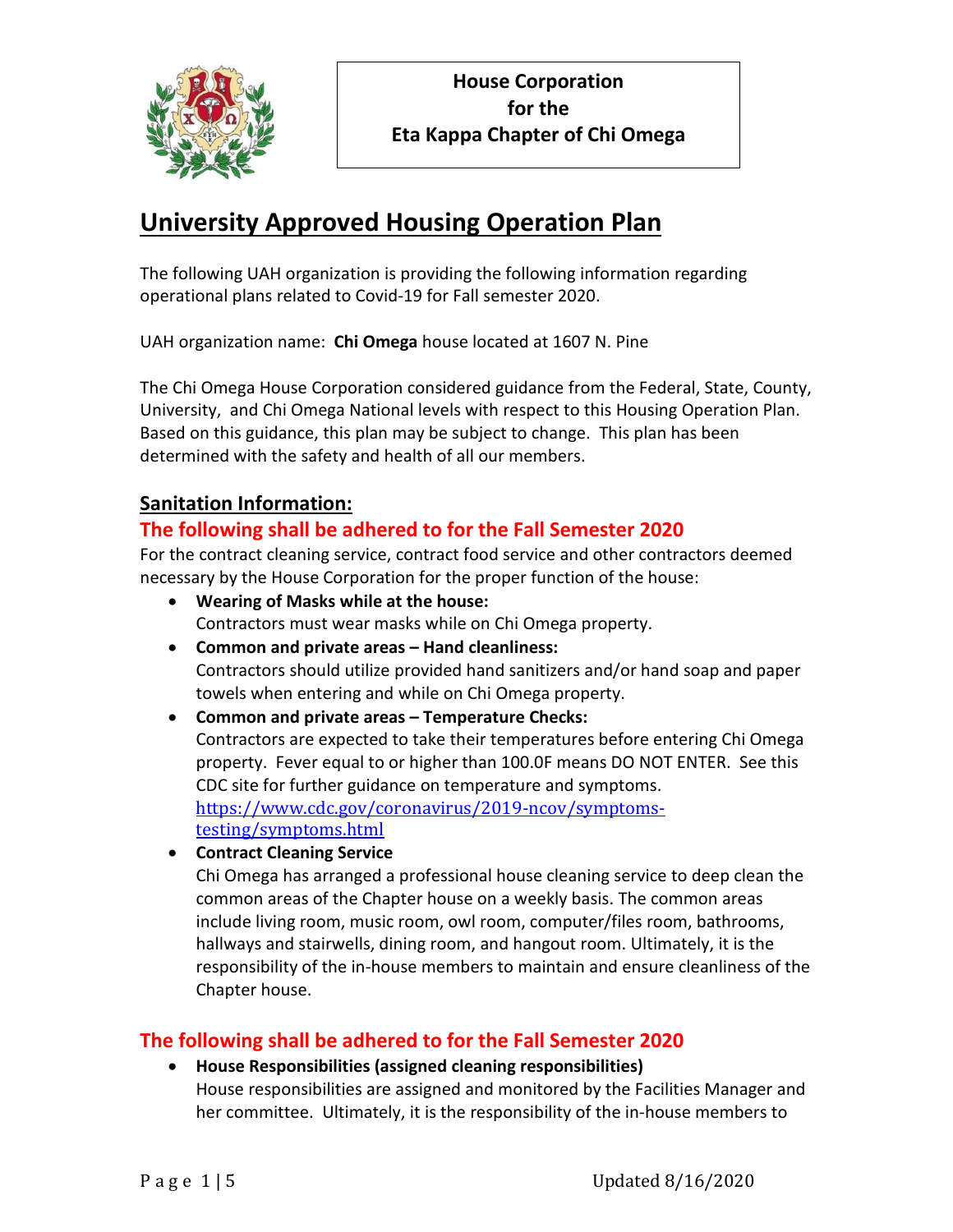maintain and ensure cleanliness of the Chapter house. It is the responsibility of each sister to maintain good personal hygiene.

### • **Wearing of Masks while at the house**

All collegiate sisters, alumnae, advisors, guests, and contractors must wear masks while on Chi Omega property. Masks may be removed when eating, drinking, showering or sleeping. While not wearing masks, appropriate social distancing must be observed. For the first 2 weeks of school per university guidance, only in-house sisters and contractors (cleaning, cooking, and others as deemed necessary by the House Corporation for the proper function of the house) will be allowed in the house. Everyone must supply their own masks that adhere to the CDC guidelines available here:

[https://www.cdc.gov/coronavirus/2019-ncov/prevent-getting-sick/diy](https://www.cdc.gov/coronavirus/2019-ncov/prevent-getting-sick/diy-cloth-face-coverings.html)[cloth-face-coverings.html](https://www.cdc.gov/coronavirus/2019-ncov/prevent-getting-sick/diy-cloth-face-coverings.html)

## • **Common and private areas – Hand cleanliness:**

Hand sanitizing stations are located at each door to the outside of the house (except the bike room as it is not used as an entrance), on the first floor at the stairwell and at the entrance to the kitchen. Everyone entering the house and leaving the house shall use these stations for hand sanitizing. Additionally, at each sink in the house, hand soap and paper towels will be available. Everyone is encouraged to wash their hands often (for at least 20 seconds) and definitely prior to eating, handling any food, and after using the restroom. House responsibilities will include stocking the sanitizer, soap, paper towels, and cleaning the dispensers. House responsibilities are assigned and monitored by the Facilities Manager and her committee.

## • **Cleaning and sanitizing of door handles and high touch zones:**

House Responsibilities will be completed 2 times per day for the common areas of the house with respect to high touch zones (door handles including bathroom stall doors, light switches, handrails, etc.). The occupants of the bedrooms are responsible for the cleaning of their rooms including high touchpoint surfaces such as the doorknobs, light switches and desk surfaces.

#### • **Common and private areas – Temperature Checks:**

Every in-house sister is expected to take her temperature at least once a day prior to leaving for campus. In-house members should bring a personal thermometer. Additionally, thermometers will be located at the following locations: front door, owl room door, kitchen door, first floor door and second floor door. Each thermometer shall be sanitized prior to and after use by the user. House responsibilities will include sanitizing the thermometers.

• **Kitchen, kitchenette and dining areas:**

**Kitchenette -** In order to limit germ transfer in the kitchen, a kitchenette is being installed. A refrigerator will be available in the laundry room to house refrigerated food. In house sisters are encouraged to use these areas when the Chef is not at the house to minimize being in the kitchen and pantry. Sisters shall clean these areas prior to and after use with cleaning and disinfecting agents provided. House responsibilities will include cleaning and sanitizing the kitchenette and refrigerator.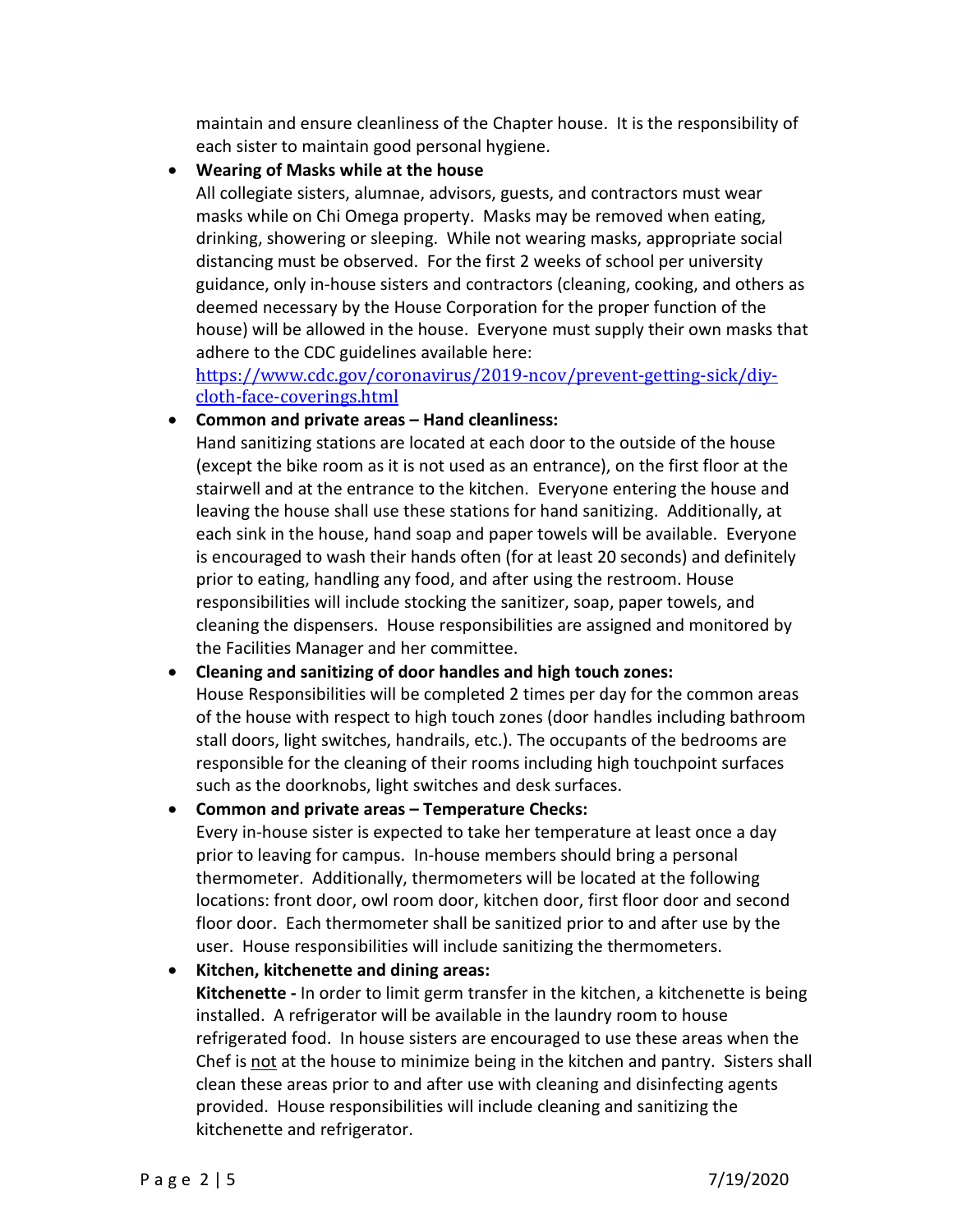**Dining Areas –** Dining areas shall be cleaned and sanitized prior to and after use. Whomever is using the eating area will "be in charge" of themselves. The Facilities Manager and her committee along with every other girl in the chapter should be considering hyper cleanliness of the house during the pandemic. If there are personnel issues related to cleanliness, the chapter, and the personnel advisor address this using a process we already have in place. When not eating or drinking, masks should be on and proper social distancing observed. Kitchenware must be washed in the dishwashers. Proper hand sanitizing, social distancing and mask wearing should be observed when handling kitchenware. **Kitchen –** The kitchen bathroom is off limits to everyone but the Chef. This bathroom will be cleaned weekly by the cleaning service. The Chef's responsibilities include food preparation, washing pots & pans, cleaning of cooking areas and surfaces, cleaning of beverage machines, mopping of kitchen, removal of trash from kitchen. The chef service and its staff adhere to all public health guidelines and regulations. Barriers will be present on the kitchen island to protect food from germ transfer while it is being served. Masks should be on and proper social distancing observed when anyone is in the kitchen for any reason. Eating will no longer be allowed in the kitchen. The chef will provide cleaning and disinfecting in the kitchen while they are onsite. The chef will ensure countertops and the floor are cleaned and disinfected at the end of their day.

#### • **Questions about cleaning and disinfecting?**

When questions arise about cleaning and disinfecting, this site should be referenced [https://www.cdc.gov/coronavirus/2019](https://www.cdc.gov/coronavirus/2019-ncov/community/disinfecting-building-facility.html) [ncov/community/disinfecting-building-facility.html](https://www.cdc.gov/coronavirus/2019-ncov/community/disinfecting-building-facility.html)

If needed, the facilities manager will contact the House Corporation President or Personnel Advisor for guidance.

#### • **HVAC and House Corporation provided air conditioners:**

The House Corporation has contracted to have a UV Whole Home In-Duct Air Purifier installed in the HVAC. Additionally, the indoor and outdoor coils for the HVAC will be cleaned and disinfected prior to start of the semester. Window unit air conditioners in the living room, at the top of the stairwell in the original house, and in the Owl Room will also be cleaned and disinfected by our contractor before the start of the semester. Additional cleanings will be performed as deemed necessary by the House Corporation.

## • **Common Area Bathrooms (excluding the kitchen bathroom):**  House responsibilities will determine the schedule that the chapter uses to clean the common area bathrooms. The contract cleaning service schedule is determined in a previous section. Sisters are encouraged to clean before and after use. If possible, a spray disinfectant should be used after use.

#### • **Private Area Bathrooms:**

House responsibilities will determine the schedule that the chapter uses to clean the private area bathrooms. The contract cleaning service schedule is determined in a previous section. Sisters are encouraged to clean before and after use. If possible, a spray disinfectant should be used after use.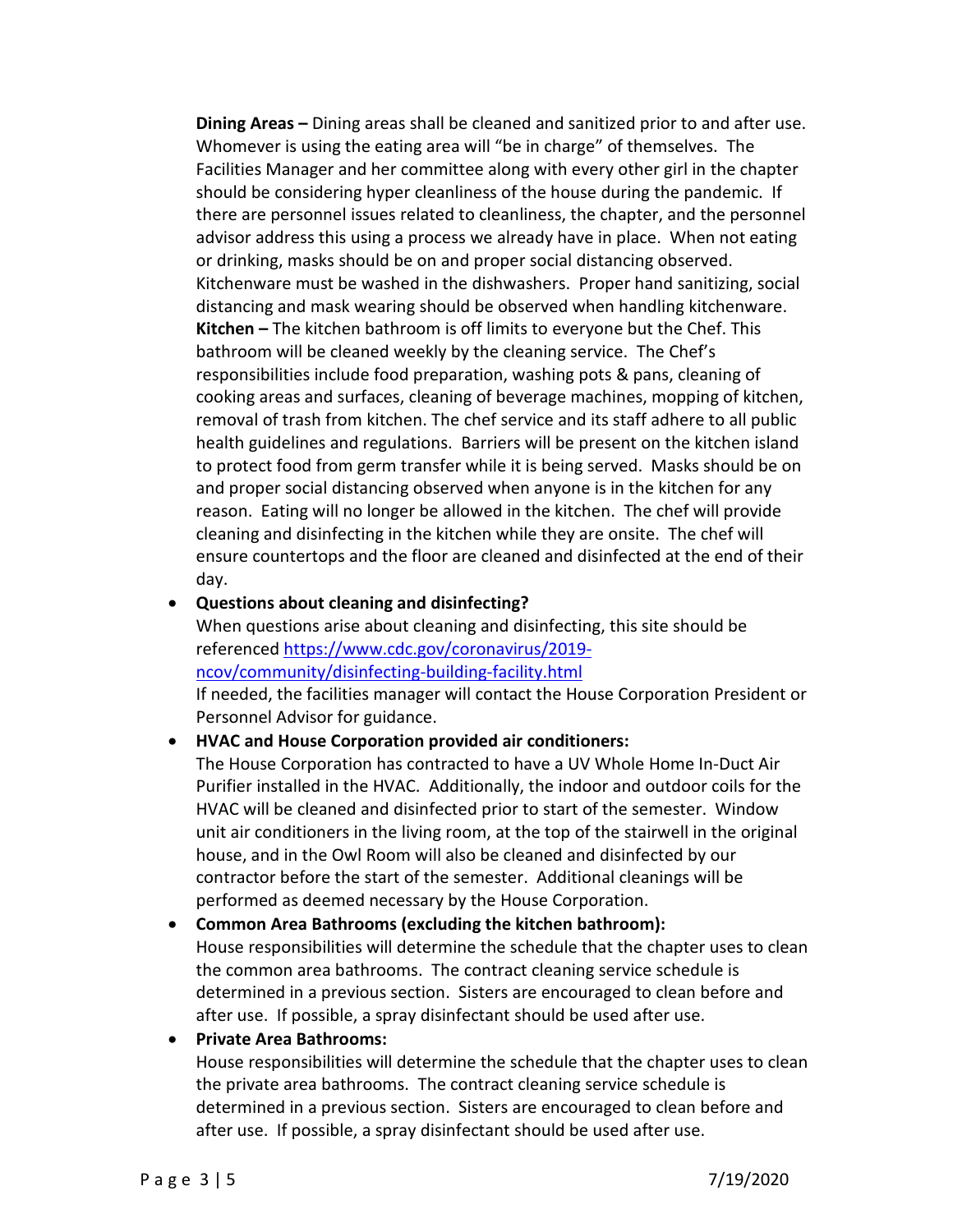#### **Dining**

Meal options will be provided per the chef contract.

| First Day of Service: 08/17/2020 |  |  |  |  | Lunch: $11:30$ am-1pm | Dinner: 5pm-6pm |  |
|----------------------------------|--|--|--|--|-----------------------|-----------------|--|
|                                  |  |  |  |  |                       |                 |  |
|                                  |  |  |  |  |                       |                 |  |
| inc                              |  |  |  |  |                       |                 |  |
| inne                             |  |  |  |  |                       |                 |  |
|                                  |  |  |  |  |                       |                 |  |

Breakfast is for in-house sisters only. Breakfast is also a self-serve no-chef scenario.

The Chapter will utilize the kitchenette as much as possible for breakfast.

The kitchenette shall be cleaned and sanitized prior to use. See above section for hand cleanliness expectations.

The chapter will work on a schedule which meets social distancing, hand sanitizing, and masking requirements when queueing up and girls are expected to follow social distancing rules when eating. They will determine assigned dining and rotations. Social distancing, hand washing, and mask wearing must always be observed. Everyone is expected to disinfect their hands prior to getting their meals. Meals will be Chef served buffet style where chef is in the kitchen behind a barrier and each plate is passed to the kitchenette side for retrieval. Distancing must be preserved.

The House Corporation President and/or Chapter Personnel Advisor will review their plan.

During the Fall Semester 2020, sisters may eat in their rooms if they choose. Dishes, silverware, and glasses shall be returned promptly to the kitchen when they are done. To adhere to proper social distancing, sisters may also eat outside, in the owl room or in the Hangout room. Again, areas must be disinfected after use and kitchenware must be returned and placed in a dishwasher in the kitchen. Everyone is expected to disinfect their hands prior to getting their meals.

Food/beverages/eating is not allowed in the living room or music room.

#### **Bedrooms/Sleeping**

Maximum people per room: two Room Type: traditional two-person room

Toe to head when sleeping, wearing of masks (may be worn while sleeping but not required), maintain proper social distancing, and observe hand washing.